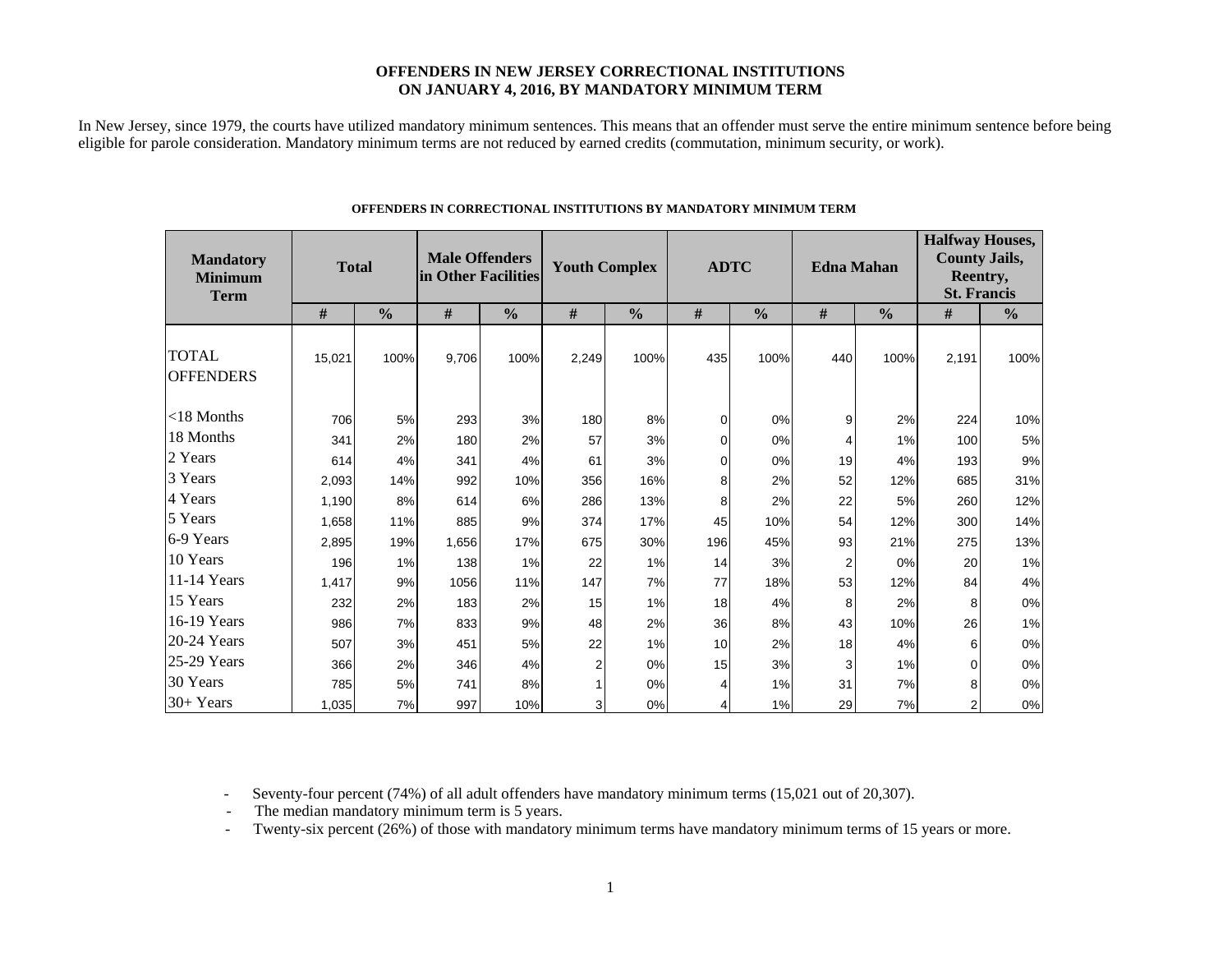# **Prison Complex Offenders By Mandatory Minimum Term**

| <b>Institution</b>       | <b>Total</b> | < 18<br><b>Months</b> | 18<br><b>Months</b> | $\overline{2}$<br>Years | 3<br>Years | 4<br>Years | 5<br>Years           | $6-9$<br>Years       | 10<br>Years          | $11 - 14$<br>Years | 15<br>Years | $16-19$<br>Years  | $20 - 24$<br>Years | $25 - 29$<br>Years | 30<br><b>Years</b> | $30+$<br>Years    |
|--------------------------|--------------|-----------------------|---------------------|-------------------------|------------|------------|----------------------|----------------------|----------------------|--------------------|-------------|-------------------|--------------------|--------------------|--------------------|-------------------|
|                          |              |                       |                     |                         |            |            |                      |                      |                      |                    |             |                   |                    |                    |                    |                   |
| <b>Bayside</b>           | 794          | 35                    | 17                  | 38                      | 109        | 80         | 111                  | 173                  | 12                   | 86                 | 13          | 60                | 27                 | 10                 | 20                 | $\mathbf{3}$      |
| <b>Main</b>              | 100%         | 4%                    | 2%                  | 5%                      | 14%        | 10%        | 14%                  | 22%                  | 2%                   | 11%                | 2%          | 8%                | 3%                 | 1%                 | 3%                 | 0%                |
| <b>Bayside</b>           | 386          | 33                    | 12                  | 32                      | 59         | 40         | 37                   | 76                   | 5                    | 43                 | 9           | 23                | 5                  | $\overline{2}$     | 9                  | 1                 |
| Farm                     | 100%         | 9%                    | 3%                  | 8%                      | 15%        | 10%        | 10%                  | 20%                  | 1%                   | 11%                | 2%          | 6%                | 1%                 | 1%                 | 2%                 | 0%                |
| <b>Bayside</b>           | 211          | 19                    | 13                  | 22                      | 68         | 11         | 21                   | 35                   |                      | 11                 | 3           | 4                 | $\overline{2}$     | $\Omega$           | 1                  | 0                 |
| Ancora                   | 100%         | 9%                    | 6%                  | 10%                     | 32%        | 5%         | 10%                  | 17%                  | 0%                   | 5%                 | 1%          | 2%                | 1%                 | 0%                 | 0%                 | 0%                |
| <b>Bayside Total</b>     | 1,391        | 87                    | 42                  | 92                      | 236        | 131        | 169                  | 284                  | 18                   | 140                | 25          | 87                | 34                 | 12                 | 30                 | 4                 |
|                          | 100%         | 6%                    | 3%                  | 7%                      | 17%        | 9%         | 12%                  | 20%                  | 1%                   | 10%                | 2%          | 6%                | 2%                 | 1%                 | 2%                 | 0%                |
| <b>CRAF</b>              |              |                       |                     |                         |            |            |                      |                      |                      |                    |             |                   |                    |                    |                    |                   |
| Jones Farm               | 61<br>100%   | 12<br>20%             | 15<br>25%           | 12<br>20%               | 12<br>20%  | 3<br>5%    | $\overline{2}$<br>3% | 5 <sup>1</sup><br>8% | $\overline{0}$<br>0% | 0<br>0%            | 0<br>0%     | $\mathbf 0$<br>0% | $\Omega$<br>0%     | $\mathbf 0$<br>0%  | $\mathbf 0$<br>0%  | $\mathbf 0$<br>0% |
|                          |              |                       |                     |                         |            |            |                      |                      |                      |                    |             |                   |                    |                    |                    |                   |
| <b>CRAF</b>              | 103          | 15                    | 3                   | 11                      | 20         | 15         | 22                   | 14                   | $\Omega$             |                    | 0           |                   | 0                  | $\Omega$           | $\mathbf 0$        | $\mathbf 0$       |
| <b>Reception</b>         | 100%         | 15%                   | 3%                  | 11%                     | 19%        | 15%        | 21%                  | 14%                  | 0%                   | 1%                 | 0%          | 2%                | 0%                 | 0%                 | 0%                 | 0%                |
| <b>CRAF Total</b>        | 164          | 27                    | 18                  | 23                      | 32         | 18         | 24                   | 19                   | $\Omega$             |                    | $\Omega$    | $\overline{c}$    | 0                  | $\Omega$           | $\boldsymbol{0}$   | $\mathbf 0$       |
|                          | 100%         | 16%                   | 11%                 | 14%                     | 20%        | 11%        | 15%                  | 12%                  | 0%                   | 1%                 | 0%          | 1%                | 0%                 | 0%                 | 0%                 | 0%                |
| East Jersey Main         | 1,134        | 1                     | $\overline{1}$      |                         | 13         | 9          | 20                   | 103                  | 21                   | 156                | 30          | 208               | 136                | 98                 | 225                | 112               |
|                          | 100%         | 0%                    | 0%                  | 0%                      | 1%         | 1%         | 2%                   | 9%                   | 2%                   | 14%                | 3%          | 18%               | 12%                | 9%                 | 20%                | 10%               |
| <b>East Jersey Camp</b>  | 25           | $\overline{2}$        | $\Omega$            |                         | 4          | $\Omega$   |                      | 6                    |                      | 6                  | $\Omega$    |                   | 0                  | $\Omega$           | $\overline{0}$     | $\mathbf 0$       |
|                          | 100%         | 8%                    | 0%                  | 4%                      | 16%        | 0%         | 4%                   | 24%                  | 4%                   | 24%                | 0%          | 16%               | 0%                 | 0%                 | 0%                 | 0%                |
| <b>East Jersey Total</b> | 1,159        | 3                     |                     | $\overline{2}$          | 17         | 9          | 21                   | 109                  | 22                   | 162                | 30          | 212               | 136                | 98                 | 225                | 112               |
|                          | 100%         | 0%                    | 0%                  | 0%                      | 1%         | 1%         | 2%                   | 9%                   | 2%                   | 14%                | 3%          | 18%               | 12%                | 8%                 | 19%                | 10%               |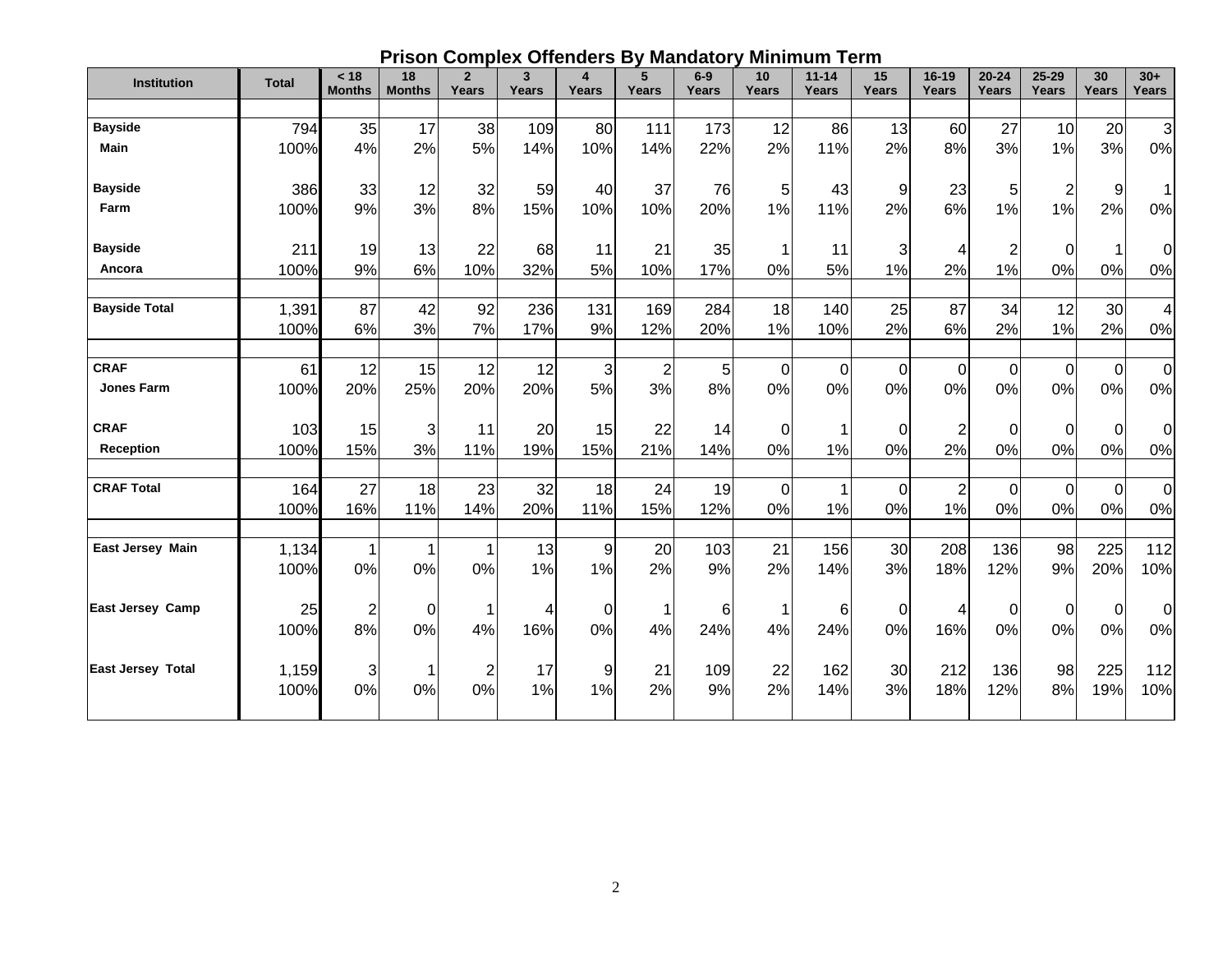| <b>Institution</b>                                  | <b>Total</b> | < 18<br><b>Months</b> | 18<br><b>Months</b> | $\mathbf{2}$<br>Years | 3<br>Years | 4<br>Years | 5<br>Years | $6-9$<br>Years | 10 <sup>°</sup><br>Years | $11 - 14$<br>Years | 15<br>Years | $16 - 19$<br>Years | $20 - 24$<br>Years | 25-29<br>Years | 30<br>Years | $30+$<br>Years |
|-----------------------------------------------------|--------------|-----------------------|---------------------|-----------------------|------------|------------|------------|----------------|--------------------------|--------------------|-------------|--------------------|--------------------|----------------|-------------|----------------|
|                                                     |              |                       |                     |                       |            |            |            |                |                          |                    |             |                    |                    |                |             |                |
| <b>NJ State Prison</b>                              | 1,448        | 10                    | 3                   |                       | 39         | 12         | 29         | 67             | 12                       | 64                 | 17          | 65                 | 43                 | 105            | 215         | 760            |
|                                                     | 100%         | 1%                    | 0%                  | 0%                    | 3%         | 1%         | 2%         | 5%             | $1\%$                    | 4%                 | 1%          | 4%                 | 3%                 | 7%             | 15%         | 52%            |
|                                                     |              |                       |                     |                       |            |            |            |                |                          |                    |             |                    |                    |                |             |                |
| <b>Northern</b>                                     | 1,612        | 28                    | 17                  | 55                    | 172        | 103        | 137        | 295            | 22                       | 250                | 29          | 169                | 83                 | 62             | 138         | 52             |
| Main                                                | 100%         | 2%                    | 1%                  | 3%                    | 11%        | 6%         | 8%         | 18%            | 1%                       | 16%                | 2%          | 10%                | 5%                 | 4%             | 9%          | 3%             |
| Northern                                            | 251          | 10                    | 6                   | 9                     | 44         | 15         | 29         | 56             | 7                        | 27                 | 4           | 20                 | 12                 | 2              | 5           | 5              |
| <b>Ad Seg Male</b>                                  | 100%         | 4%                    | 2%                  | 4%                    | 18%        | 6%         | 12%        | 22%            | 3%                       | 11%                | 2%          | 8%                 | 5%                 | 1%             | 2%          | 2%             |
|                                                     |              |                       |                     |                       |            |            |            |                |                          |                    |             |                    |                    |                |             |                |
| <b>Northern Total</b>                               | 1,863        | 38                    | 23                  | 64                    | 216        | 118        | 166        | 351            | 29                       | 277                | 33          | 189                | 95                 | 64             | 143         | 57             |
|                                                     | 100%         | 2%                    | 1%                  | 3%                    | 12%        | 6%         | 9%         | 19%            | 2%                       | 15%                | 2%          | 10%                | 5%                 | 3%             | 8%          | 3%             |
|                                                     |              |                       |                     |                       |            |            |            |                |                          |                    |             |                    |                    |                |             |                |
| <b>Southern</b>                                     | 1,150        | 82                    | 57                  | 105                   | 240        | 178        | 190        | 209            | 8                        | 44                 | 9           | 16                 | 6                  |                | 5           | ΩI             |
|                                                     | 100%         | 7%                    | 5%                  | 9%                    | 21%        | 15%        | 17%        | 18%            | 1%                       | 4%                 | 1%          | 1%                 | 1%                 | 0%             | 0%          | 0%             |
| <b>South Woods</b>                                  | 2,531        | 46                    | 36                  | 48                    | 212        | 148        | 286        | 617            | 49                       | 368                | 69          | 262                | 137                | 66             | 123         | 64             |
|                                                     | 100%         | 2%                    | 1%                  | 2%                    | 8%         | 6%         | 11%        | 24%            | 2%                       | 15%                | 3%          | 10%                | 5%                 | 3%             | 5%          | 3%             |
|                                                     |              |                       |                     |                       |            |            |            |                |                          |                    |             |                    |                    |                |             |                |
| <b>Subtotal</b>                                     | 9,706        | 293                   | 180                 | 341                   | 992        | 614        | 885        | 1,656          | 138                      | 1,056              | 183         | 833                | 451                | 346            | 741         | 997            |
| <b>Male Offenders in</b><br><b>Other Facilities</b> | 100%         | 3%                    | 2%                  | 4%                    | 10%        | 6%         | 9%         | 17%            | 1%                       | 11%                | 2%          | 9%                 | 5%                 | 4%             | 8%          | 10%            |

# **Prison Complex Offenders By Mandatory Minimum Term**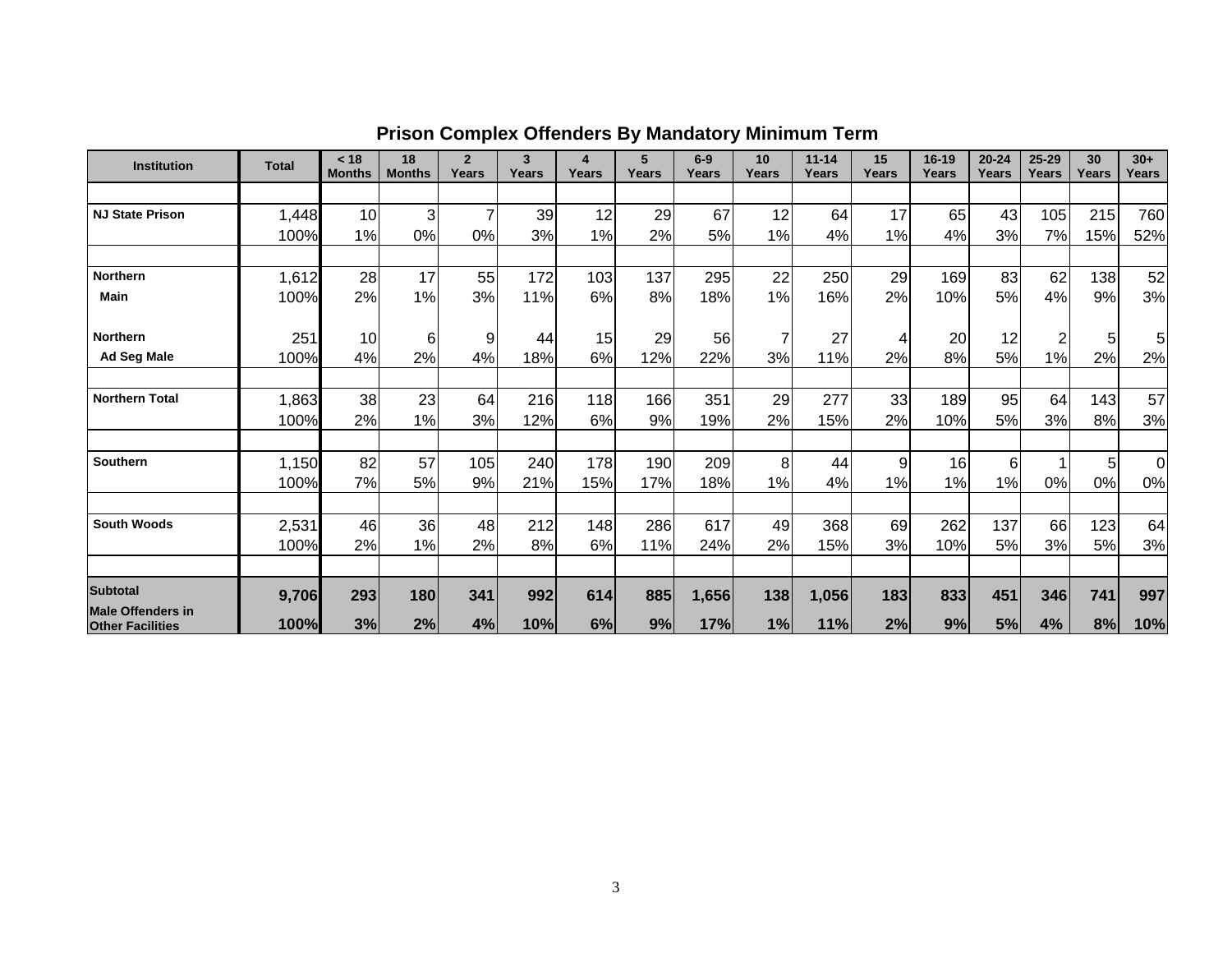| <b>Institution</b>    | <b>Total</b> | < 18<br><b>Months</b> | 18<br><b>Months</b> | $\overline{2}$<br>Years | 3<br>Years | 4<br>Years | 5<br>Years | $6-9$<br>Years  | 10<br>Years | $11 - 14$<br>Years | 15<br>Years | $16 - 19$<br>Years | $20 - 24$<br>Years | $25 - 29$<br>Years | 30<br>Years | $30+$<br>Years |
|-----------------------|--------------|-----------------------|---------------------|-------------------------|------------|------------|------------|-----------------|-------------|--------------------|-------------|--------------------|--------------------|--------------------|-------------|----------------|
|                       |              |                       |                     |                         |            |            |            |                 |             |                    |             |                    |                    |                    |             |                |
| <b>ADTC</b>           | 435          |                       |                     |                         |            | 8          | 45         | 196             | 14          | 77                 | 18          | 36                 | 10 <sub>1</sub>    | 15 <sub>l</sub>    |             |                |
|                       | 100%         | 0%                    | 0%                  | 0%                      | 2%         | 2%         | 10%        | 45%             | 3%          | 18%                | 4%          | 8%                 | 2%                 | 3%                 | 1%          | 1%             |
|                       |              |                       |                     |                         |            |            |            |                 |             |                    |             |                    |                    |                    |             |                |
| <b>Subtotal</b>       | 10,141       | 293                   | 180                 | 341                     | 1,000      | 622        | 930        | 1,852           | 152         | 1,133              | 201         | 869                | 461                | 361                | 745         | 1,001          |
|                       | 100%         | 3%                    | 2%                  | 3%                      | 10%        | 6%         | 9%         | 18%             | 1%          | 11%                | 2%          | 9%                 | 5%                 | 4%                 | 7%          | 10%            |
|                       |              |                       |                     |                         |            |            |            |                 |             |                    |             |                    |                    |                    |             |                |
| <b>Mahan - Female</b> | 440          |                       |                     | 19 <sup>1</sup>         | 52         | 22         | 54         | 93 <sub>l</sub> | ◠           | 53                 | 8           | 43                 | 18 <sup>1</sup>    | $\overline{3}$     | 31          | 29             |
| Prison                | 100%         | 2%                    | 1%                  | 4%                      | 12%        | 5%         | 12%        | 21%             | 0%          | 12%                | 2%          | 10%                | 4%                 | 1%                 | 7%          | 7%             |
|                       |              |                       |                     |                         |            |            |            |                 |             |                    |             |                    |                    |                    |             |                |
| <b>Total Prison</b>   | 10,581       | 302                   | 184                 | 360                     | 1,052      | 644        | 984        | 1,945           | 154         | 1,186              | 209         | 912                | 479                | 364                | 776         | 1,030          |
| <b>Complex</b>        | 100%         | 3%                    | 2%                  | 3%                      | 10%        | 6%         | 9%         | 18%             | 1%          | 11%                | 2%          | 9%                 | 5%                 | 3%                 | 7%          | 10%            |

# **Prison Complex Offenders By Mandatory Minimum Term**

### **ADTC MALE OFFENDERS IN OTHER FACILITIES**

#### **FEMALE OFFENDERS**



The median mandatory minimum term at ADTC is 8 years 4 months.

Eighty-three percent (83.9%) of the ADTC population have mandatory minimum sentences (435 of 518).

Forty percent (40.9%) have mandatory minimum terms of 10 years or longer.



Of the 13,170 Male Offenders in Other Facilities, 73.6% (9,706) have mandatory minimum terms.

The median mandatory minimum term for Male Offenders in Other Facilities is 7.6 years (ADTC excluded).

Eighty-nine percent (89.3%) of New Jersey State Prison inmates have mandatory minimum terms and 82% percent of those have minimum terms of 15 years or more.



The median mandatory minimum term at Edna Mahan is 6.7 years.

At Edna Mahan, 62.1% of the females housed have minimum terms (440 of 708).

Thirty-six percent (36.3%) of the females with mandatory minimum terms have terms of 5 years or less.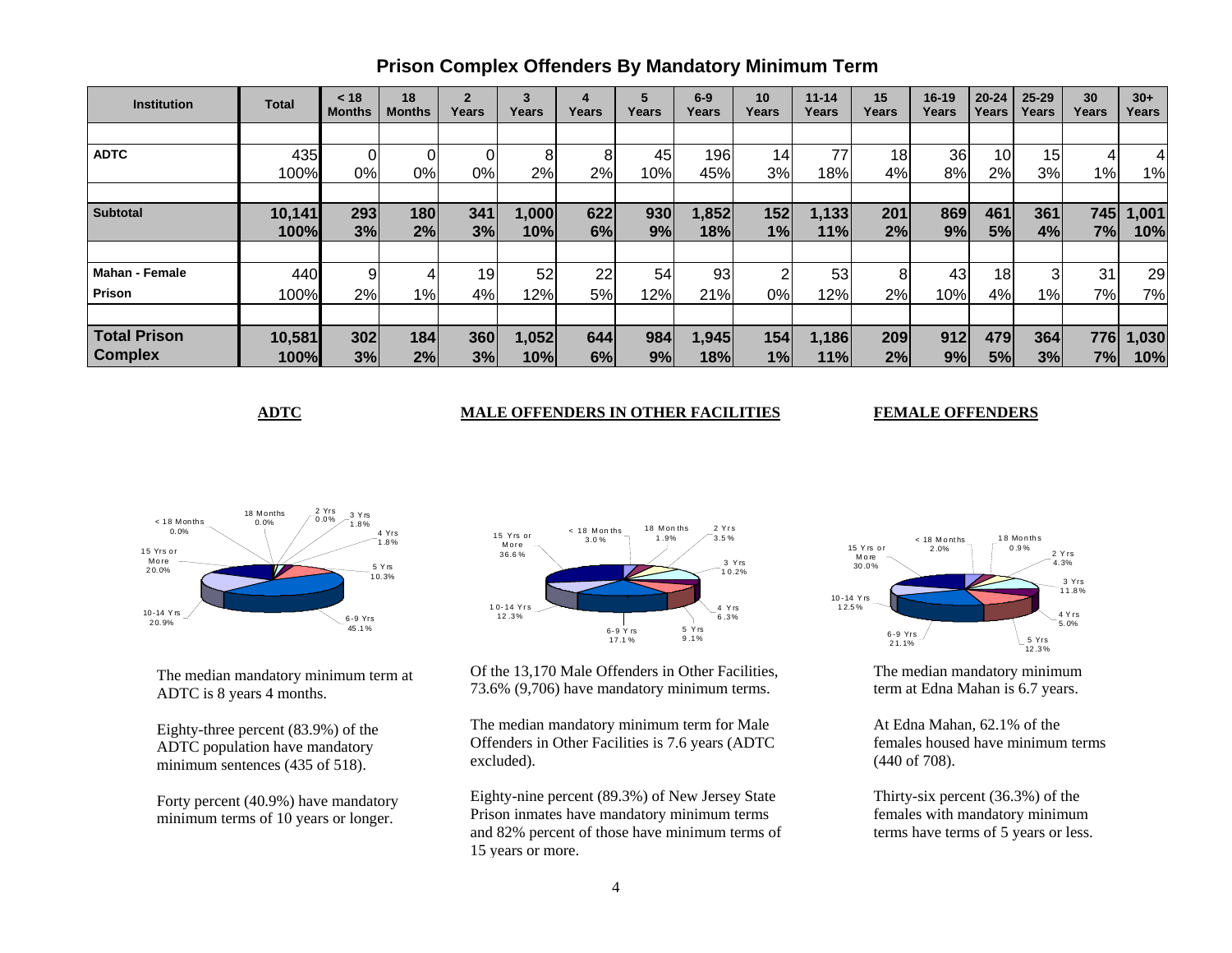| <b>Institution</b>         | <b>Total</b> | < 18<br><b>Months</b> | 18<br><b>Months</b> | $\overline{2}$<br>Years | $\overline{\mathbf{3}}$<br>Years | 4<br>Years | 5<br>Years | $6-9$<br>Years | 10<br>Years    | $11 - 14$<br>Years | 15<br>Years | $16 - 19$<br>Years | $20 - 24$<br>Years | 25-29<br>Years | 30<br>Years | $30+$<br>Years          |
|----------------------------|--------------|-----------------------|---------------------|-------------------------|----------------------------------|------------|------------|----------------|----------------|--------------------|-------------|--------------------|--------------------|----------------|-------------|-------------------------|
|                            |              |                       |                     |                         |                                  |            |            |                |                |                    |             |                    |                    |                |             |                         |
| <b>Garden State</b>        | 1,175        | 70                    | 23                  | 14                      | 169                              | 150        | 204        | 380            | 16             | 87                 | 11          | 31                 | 17                 |                |             |                         |
|                            | 100%         | 6%                    | 2%                  | 1%                      | 14%                              | 13%        | 17%        | 32%            | 1%             | 7%                 | 1%          | 3%                 | 1%                 | 0%             | 0%          | 0%                      |
|                            |              |                       |                     |                         |                                  |            |            |                |                |                    |             |                    |                    |                |             |                         |
| <b>Mountainview</b>        | 561          | 79                    | 22                  | 33                      | 116                              | 85         | 90         | 129            |                | 5                  |             | $\mathbf 0$        | 0                  | 0              | 0           | $\overline{0}$          |
|                            | 100%         | 14%                   | 4%                  | 6%                      | 21%                              | 15%        | 16%        | 23%            | 0%             | 1%                 | 0%          | 0%                 | 0%                 | 0%             | 0%          | 0%                      |
|                            |              |                       |                     |                         |                                  |            |            |                |                |                    |             |                    |                    |                |             |                         |
| Wagner                     | 244          | 11                    | 5                   | 8                       | 25                               | 22         | 43         | 84             |                | 31                 |             | 9                  | 3                  |                | $\Omega$    | $\Omega$                |
| <b>Main</b>                | 100%         | 5%                    | 2%                  | 3%                      | 10%                              | 9%         | 18%        | 34%            | 0%             | 13%                | 0%          | 4%                 | 1%                 | 0%             | 0%          | 0%                      |
|                            |              |                       |                     |                         |                                  |            |            |                |                |                    |             |                    |                    |                |             |                         |
| Wagner                     | 196          | 10                    | 3                   | 3                       | 38                               | 22         | 33         | 58             | $\overline{2}$ | 14                 |             | 8                  | $\overline{2}$     | 0              | $\mathbf 0$ | 2                       |
| Ad Seg                     | 100%         | 5%                    | 2%                  | 2%                      | 19%                              | 11%        | 17%        | 30%            | 1%             | 7%                 | 1%          | 4%                 | 1%                 | 0%             | 0%          | 1%                      |
|                            |              |                       |                     |                         |                                  |            |            |                |                |                    |             |                    |                    |                |             |                         |
| Wagner                     | 73           | 10                    | 4                   | 3                       | 8                                | 7          | 4          | 24             | $\overline{2}$ | 10                 |             | $\overline{0}$     | 0                  | 0              | 0           | 0                       |
| <b>Minimum Units</b>       | 100%         | 14%                   | 5%                  | 4%                      | 11%                              | 10%        | 5%         | 33%            | 3%             | 14%                | 1%          | 0%                 | 0%                 | 0%             | 0%          | 0%                      |
|                            |              |                       |                     |                         |                                  |            |            |                |                |                    |             |                    |                    |                |             |                         |
| Wagner                     | 513          | 31                    | 12                  | 14                      | 71                               | 51         | 80         | 166            | 5 <sub>5</sub> | 55                 | 3           | 17                 | 5                  |                | 0           | $\overline{2}$          |
| <b>Total</b>               | 100%         | 6%                    | 2%                  | 3%                      | 14%                              | 10%        | 16%        | 32%            | 1%             | 11%                | 1%          | 3%                 | 1%                 | 0%             | 0%          | 0%                      |
|                            |              |                       |                     |                         |                                  |            |            |                |                |                    |             |                    |                    |                |             |                         |
| <b>Total Youth Complex</b> | 2,249        | 180                   | 57                  | 61                      | 356                              | 286        | 374        | 675            | 22             | 147                | 15          | 48                 | 22                 | $\overline{2}$ |             | $\overline{\mathbf{3}}$ |
|                            | 100%         | 8%                    | 3%                  | 3%                      | 16%                              | 13%        | 17%        | 30%            | 1%             | 7%                 | 1%          | 2%                 | 1%                 | 0%             | 0%          | 0%                      |

**Youth Complex Offenders By Mandatory Minimum Term**